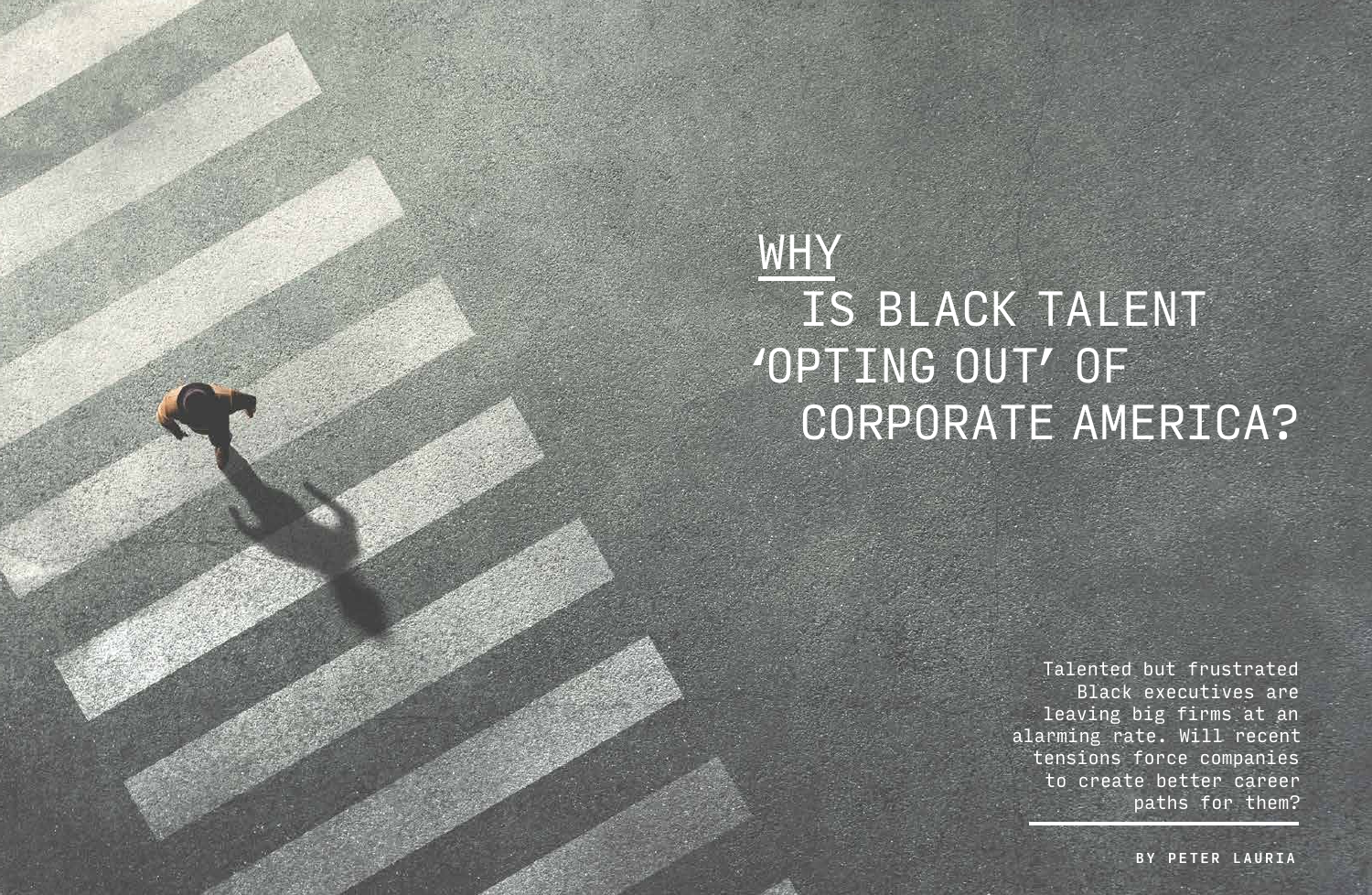$\mathbb{R}$ 

**Barnett St** 

**DESCRIPTION** 

**Contract Advise** 

**MONTH** III **Normal Big** 

# *ICAE BROWN SEEMED*

to be on her way to greater things. As the national busi ness development manager for a major city newspaper, she conceptualized and hosted a video series called "Minority Report" that showcased the

city's entrepreneurs and leaders of color. In short order, the five-minute video series became one of the two most watched for the daily paper, generating not only clicks but also much–needed advertising and sponsor ship revenue.

So two years into the project, she decided to pitch her managers and executives at the paper on a more expansive production. The response? They passed, citing a variety of expense issues. Frustrated, she left. "It was clear that I wasn't going to grow and develop there," says Brown.

Undeterred, she went on to find greater things—just not in the corporate world. She put together a bunch of freelance side hustles and turned them into her main hustle. She relaunched her series under a new name, "The Micae Brown Report," began hosting an urban business roundtable talk show on a local radio station, and set up a sales agency. "I got one contracting assignment and then another, and then I was project managing," says Brown five years later.

The public outcry that started when George Floyd died under police custody this spring may have jolted corporate leaders into admitting how widespread racism at compa nies remains. But while CEOs were putting out statements and creating more chief diversity officers, experts say any real change faces a simple but critical hurdle: convincing top Black executives to stay onboard. Indeed, by nearly all accounts, too many have looked

Too often, promising but frustrated Black leaders ditch corporate life for independent careers.

Firms trying to respond to recent tensions are only seeing their pool of Black leaders shrink.

# *THE SOLUTION*

Design a multicultural approach to business strategy that makes Black executives feel more valued, heard, and connected to the work environment.

 $-1$  3  $7$  3  $10$ **WHO WAS SHIP WHO ARE ARRESTED ILE ... TO HOTEL RESERVE METALLY** 

FREE SHOP RED RESIDENCE WITH

IS AND COLLECTIVE FORD THE 2 STAT AND . THEY GAN THIS LINE CAN THE HUN-以后国家管理书 建聚糖酸盐 THE R.H. FIRE CARD AND JULIA SHARP OF BUILDING AND LOCAL ALLE AND SPAN DIED CAN SERVICE AND

ANNE WANT KNOCH SO LOOK BEEK WERE INCOL. THE SAFE CARD WITH MELTING AND ADDED MILKE ....... VALLY FAME VALLE VALLE VALLE CLT.

PACE LAN IL ... DEN VAN FAN WAT DIT!

AT 5-17 mod 1648 222, 99-2 120-2 130 P RED To IS GOT MEET WHE BIRE THE FURNITURE TO

NAME NAME AND DRIVE AS NOT THREE OF REAL PARTY.

出群則

33270

# *M*<br>*M*<br>city's entreprend<br>In short order, t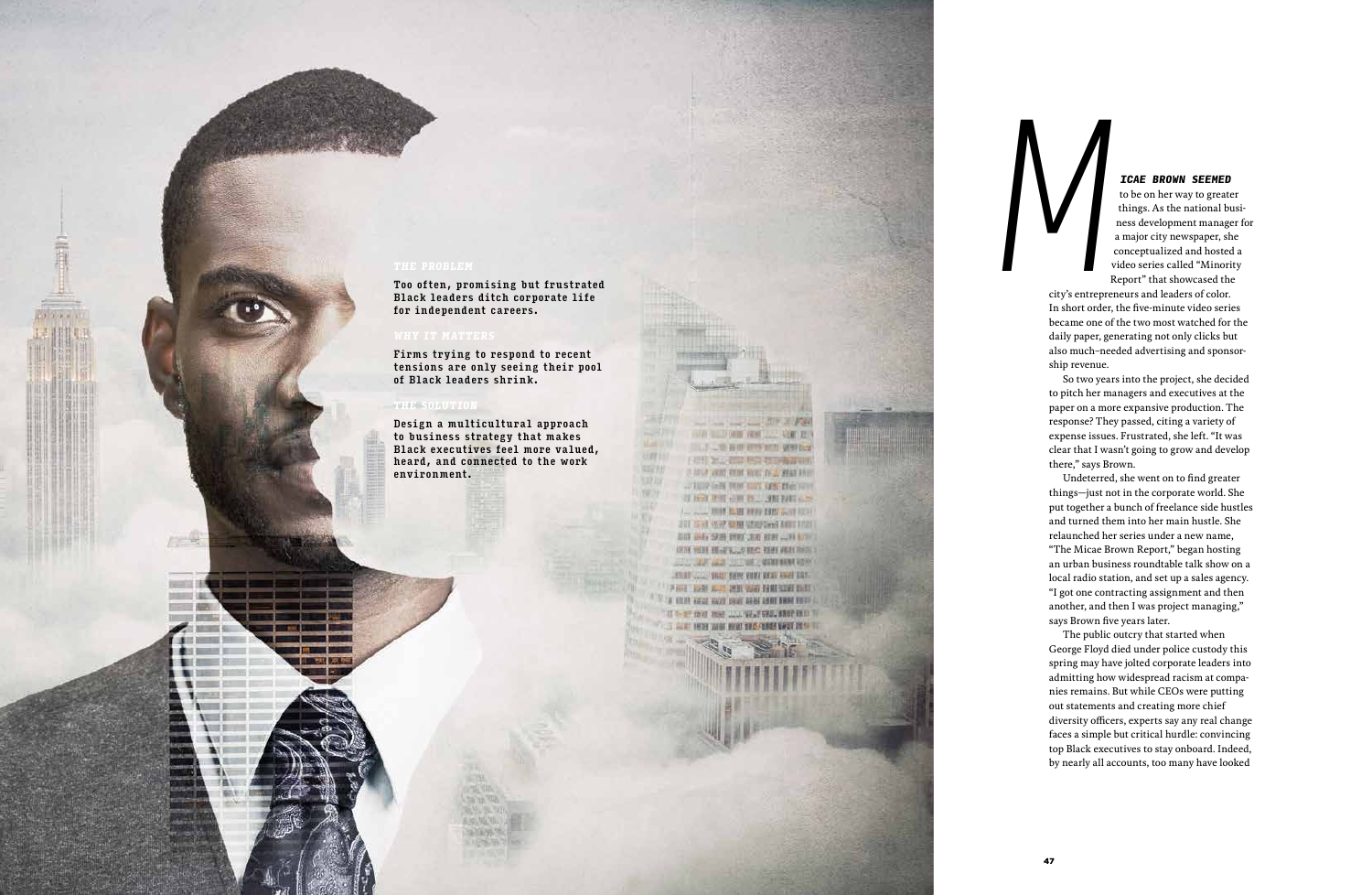## *OR ALL THE PROGRESS*

Jamal Jackson, a Chicago lawyer, for example, says he knew upon entering college that he wanted to practice corporate law. He interned at law firms throughout college and eventually graduated with a combined MBA/JD in 2012—but passed on trying any big-name firm. Too often, he said, large firms put new associates behind a desk with little client interaction. His limited experiences were enough for him to realize that he didn't want to work in a bigname firm. "You don't control the mechanics of the relationship," he says. "The expectation is that you sit back and observe and play the game, and at some point in the

future you will have your time."

"Many Black professionals see success in a corporate setting as a crapshoot."

> For Jackson, that didn't fly. After watching his mother, who passed away at age 44, work jobs she didn't want for most of her life, he wasn't about to do the same. He started his own firm, Jackson Corporate Law, which grew into a success, advising firms from start-ups to organizations with up to \$50 million in revenue on tax issues, mergers and acquisitions, commercial litigation, intellectual property, and more.

> Jackson's view of corporate life is not uncommon among the younger generation of Black talent, who feel that traditional career routes are not only no longer stable but also a direct contradiction to their ethos of wanting purpose and inspiration from their work. Moreover, while older generations of Black talent may have felt they had fewer options, in today's start-up and digital-enabled entrepreneur environment, more options are available to younger talent to advance their career goals without sacrificing their cultural identity.

organizations have made to advance Black talent—which is indeed significant—many of the barriers that exist today existed 10, 20, even 30 years ago. It's no secret that discrimination and others' unconscious biases have been an overwhelming roadblock for Black professionals hoping to advance into leadership positions. Not unlike in the past, Black workers today say companies lack enough role models, mentors, and sponsors within and outside the organization to cause change. What's more, outdated org charts and weak training programs leave many feeling trapped and as if job performance doesn't matter. *F*

**5%**<br>*PERCENTAGE OF ALL EXECUTIVE ROLES*<br>*IN THE PRIVATE SECTOR IN THE PRIVATE SECTOR*

> "To this newer generation of Black talent, going corporate means giving a larger entity control over their experiences, salaries, and advancement," says Andrés Tapia, a Korn Ferry senior client partner who is a diversity and inclusion strategist. "The more engaging thing for them to do is to leverage their knowledge, experience, capital, and relationships to create their own businesses."

at their opportunities, seen racism, and decided to opt out of the corporate world for more solo opportunities.

"A lot of Black talent doesn't feel valued by corporate America, so they are saying, 'Screw them, I'm better off on my own,'" says JT Saunders, a senior consultant with Korn Ferry's Diversity and Inclusion practice. "It's a trend that has to stop."

That won't be easy, given the stubborn lack of progress firms have with diversity. At current count, there are only four Black CEOs leading Fortune 500 firms, and as of 2019, fewer than 10 percent of the most senior P&L leaders in the Fortune 500 were Black. Yet Blacks are getting advanced degrees at a higher rate than ever before. More than 2 million Black Americans aged 25 or older currently have advanced degrees. Instead of converging (because

more Blacks with advanced degrees should equate to more representation in executive positions), the numbers are diverging.

For their part, businesses know full well the trend is both highly unfortunate and highly unprofitable. Numerous studies show that a diverse and inclusive leadership team and labor force can mean everything from increased customer bases to greater innovations. And that, according to those studies, can improve financial performance by as much as 30 percent.

But the question remains the same: Can corporations create a truly inclusive environment that makes Black talent feel like the traditional corporate path is a real and compelling option? "There's been progress, but it isn't keeping pace with the reality of what we need," says Saunders. "Especially now."

# SAD MATH

Black Americans are getting advanced degrees and entering the workforce in larger numbers than ever before. But that isn't resulting in larger representation in leadership positions.



<4%*PERCENTAGE OF EXECUTIVE POSITIONS AT S&P 500 COMPANIES*

4*NUMBER OF FORTUNE 500 CEOS*

# >2MILLION

*NUMBER OF BLACK AMERICANS AGE 25 OR OLDER WITH AN ADVANCED DEGREE*